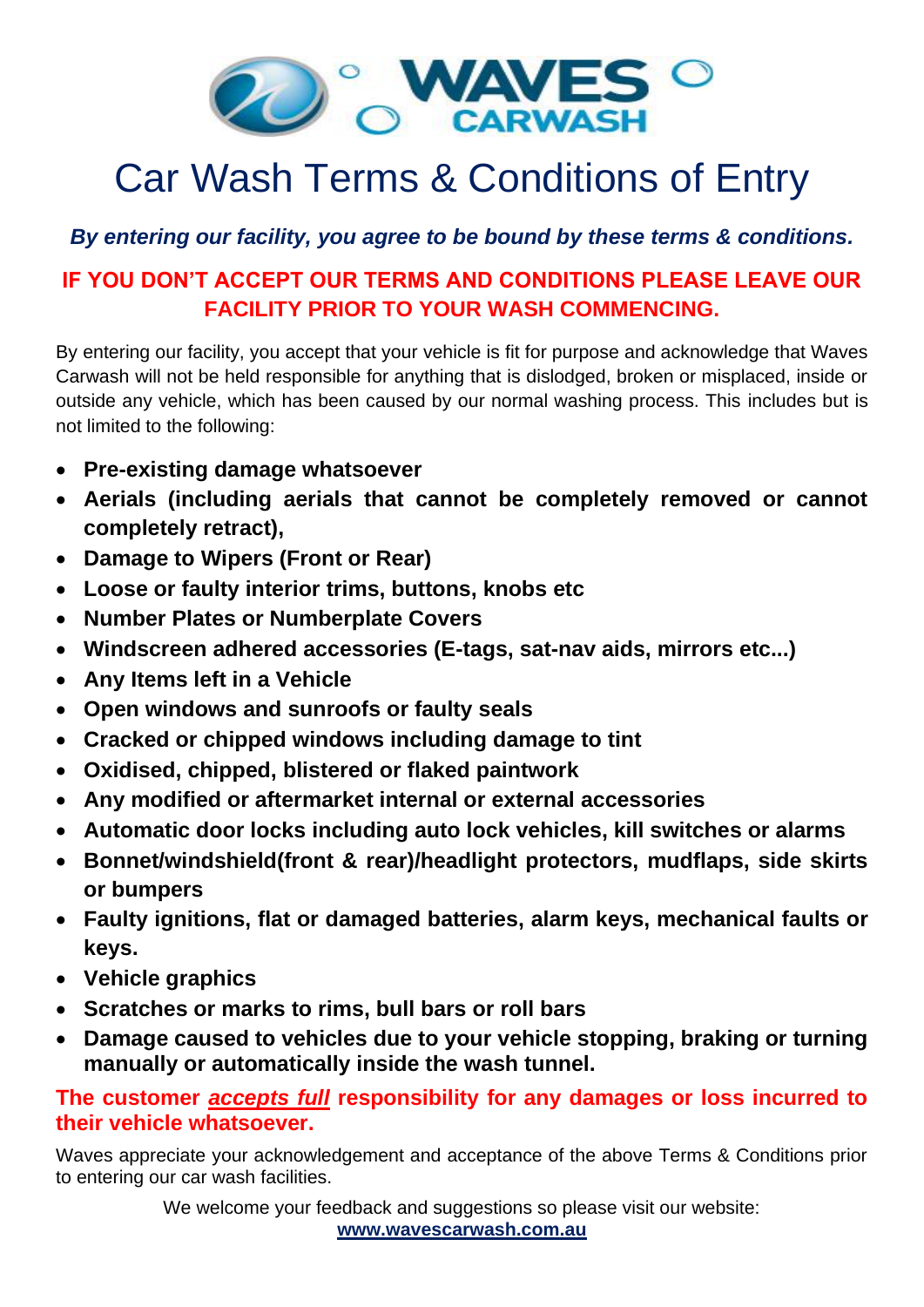#### **UNLIMITED WASH CLUB- TERMS AND CONDITIONS**

#### **General**

- I. The Unlimited Wash Club Membership is for one vehicle only.
- II. The Unlimited Wash Club is only redeemable at our Waves Carwash Express Tunnels during Business Hours and cannot be redeemed in 24hr Self-Serve machines
- III. If you would like to cancel your membership, login into your online account and cancel at any time prior to the end of your membership. No refunds or credits will be given for partial periods.
- IV. Membership is for personal use only, taxis, limos and any other commercial vehicles are prohibited to join the Unlimited Wash Club. The Unlimited Wash Club membership allows an unlimited number of the included services for a specified, registered vehicle for each month.
- V. Unlimited Wash Club is not permitted to be used in conjunction with any other discounts, promotions or special offers.
- VI. Heavily soiled vehicles may incur a surcharge
- VII. Waves Carwash reserves the right to close stores or shorten hours of operation due to business needs or inclement weather conditions at its sole discretion. In the event pricing or terms and conditions change, the new information will be posted on our website and at our carwash sites. Price changes will take immediate effect for new customers and will be applied after 30 days' notice to existing customers.
- VIII. You will be bound to the Waves Carwash Terms and Conditions of Entry as well as all the conditions listed.

#### **Cleaning of UWC Vehicles:**

- I. Waves Unlimited Wash Club is NOT a detailing service.
- II. Add-Ons can only be purchased in store and can only be used once.
- III. Wash and Vac only includes 5 x Footwell Vacuuming and 4 Mats Maximum.
- IV. We DO NOT move customer's seats or belongings when vacuuming Wash and Vac Vehicles.
- V. Unlimited Wash and Vac customers are NOT to use Waves clothes, sprays or vacuums on driveways. This is a WHS issue and will not be tolerated.
- VI. Unlimited Wash Club customers are NOT to leave a vehicle on site for more than 30 minutes after the vehicle has been finished. Cancellation of membership may occur.

#### **Payment for UWC Vehicles:**

- I. Unlimited Wash Club fees are automatically billed to your credit or debit card according to your agreed frequency in advance and continue thereafter until such time until such time as the agreement is terminated by you or Waves Carwash Cafe Pty Ltd.
- II. Weekly and fortnightly payments can be made after an initial payment of 1 month in advanced is paid. Payments will automatically start once the 1<sup>st</sup> month has expired for your chosen frequency.
- III. There are no hidden cancellation charges or long-term commitment contracts.
- IV. If we are unable to charge a credit/debit card for any reason, the customer's membership will be deactivated. Unlimited Wash Club members must login into their online account and renew if 24hrs has passed since the account has become deactivated. To cancel membership, customer must login into their online account.
- V. Wash and Vac Plus Customers will require to pay 3 months in Advanced. If a single Bundle package has been redeemed No Refund will be provided.
- VI. No refund or credit is given for any unused portion

#### **Transfer of Rego or Vehicle:**

- I. Waves will transfer your membership to a new rego or change vehicle, for a \$5.00 Administration Charge, if BOTH the following conditions are met for Express and Wash and Vac:
	- a. No changes to the account have been made in the last 8 weeks.
	- b. The service has been used less than 2 times (twice) in the current membership payment period.
- II. Waves will transfer your membership to a new rego or change vehicle for 50% of the total monthly value if: a. The service has been used 2-4 times in the current membership payment period
- III. Waves will transfer your membership to a new rego or change vehicles for full cost of the total monthly value if you have used the service more than 4 times in the current membership period.
- IV. Wash and Vac can only be Transferred if the Bundle voucher has not been redeemed. No Transfers will be accepted in the initial 3 Month Period under any circumstances.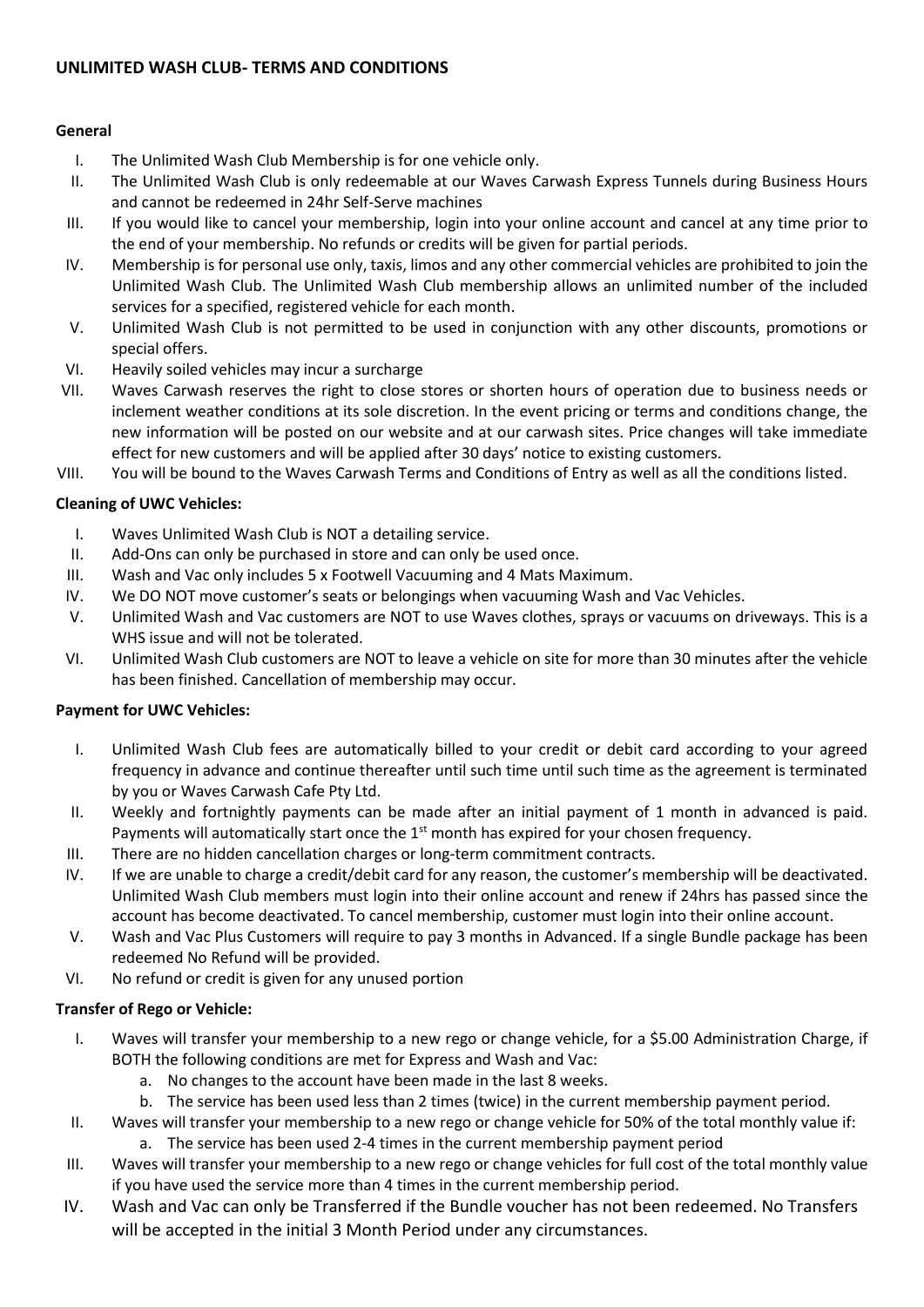#### **Waves Unlimited Wash and Vac Plus:**

- I. The Waves Unlimited "Wash and Vac Plus" service has a Minimum spend of \$299.85 for 3 months. This price includes 3 x Vouchers for the Interior and Exterior Bundles and 3 Months of Unlimited Wash Club
- II. The Waves Unlimited "Wash and Vac Plus" service is not Transferable with the first 3 months.
- III. The Waves Unlimited "Wash and Vac Plus" service cannot be transferred if a Bundle has been redeemed within the payment cycle.
- IV. The Waves Unlimited "Wash and Vac Plus" Bundles must be redeemed together and cannot be separated.
- V. The Waves Unlimited "Wash and Vac Plus" service can only be transferred if the "Transfer of Vehicle" Conditions have been met.
- VI. The Waves Unlimited "Wash and Vac Plus" will be billed after the initial 3 Months, on a Monthly Basis on the anniversary of your purchase date.
- VII. The Waves Unlimited "Wash and Vac Plus" service is not a detailing service.
- VIII. All other Terms and Conditions for Unlimited Wash Club must be adhered to.

#### **Waves Loyalty Points**

- I. Only fully priced car wash services can be used to earn or redeem Waves Loyalty Points
- II. Points are earnt at a rate of \$1=0.10 points.ie if you spend \$36.00 you will receive 3.6 points
- III. Waves Loyalty Points are only applied automatically when your phone number is confirmed
- IV. Café Items/Express Washes and Waves Unlimited Wash Club cannot be purchased with the use of Waves Loyalty Points
- V. Wash Unlimited Washes and Express Washes are not eligible to earn Waves Loyalty Points
- VI. Waves Loyalty Points are for personal use only, taxis, limos, dealerships and any other commercially owned vehicles are not eligible to earn Waves Loyalty Points
- VII. Loyalty points are not transferable for cash and cannot be used to make split payments. You cannot sell or transfer your points to anyone.
- VIII. Loyalty Points Cannot be redeemed for Online Purchases, Including Unlimited Wash Club and Gift Vouchers
	- IX. Waves reserve the right to terminate your Waves Loyalty Points if you don't use our facilities to earn or redeem points for 12 consecutive months, or if we believe that you have engaged in fraudulent or unlawful activity or failed to comply with these Terms and Conditions.
	- X. We may discontinue our Waves Loyalty Points at any time at our sole discretion with no liability to you. If we do so, we'll publish a notice on our website to you to let you know.
	- XI. Waves may change the Waves Loyalty Points (including the number of points allocated to each wash and how points are earned and redeemed) and these Terms and Conditions at any time, or add new terms or conditions. If we do so, we'll publish an updated version on our website at [http://www.wavescarwash.com.au](http://www.wavescarwash.com.au/) . Your continued participation in our Rewards Program will constitute your acceptance of such changes.
- XII. Waves Carwash reserves the right to adjust Waves Loyalty Points accrued that have resulted from operator error, computer error and/or fraud or any other reason beyond the control of Waves Carwash.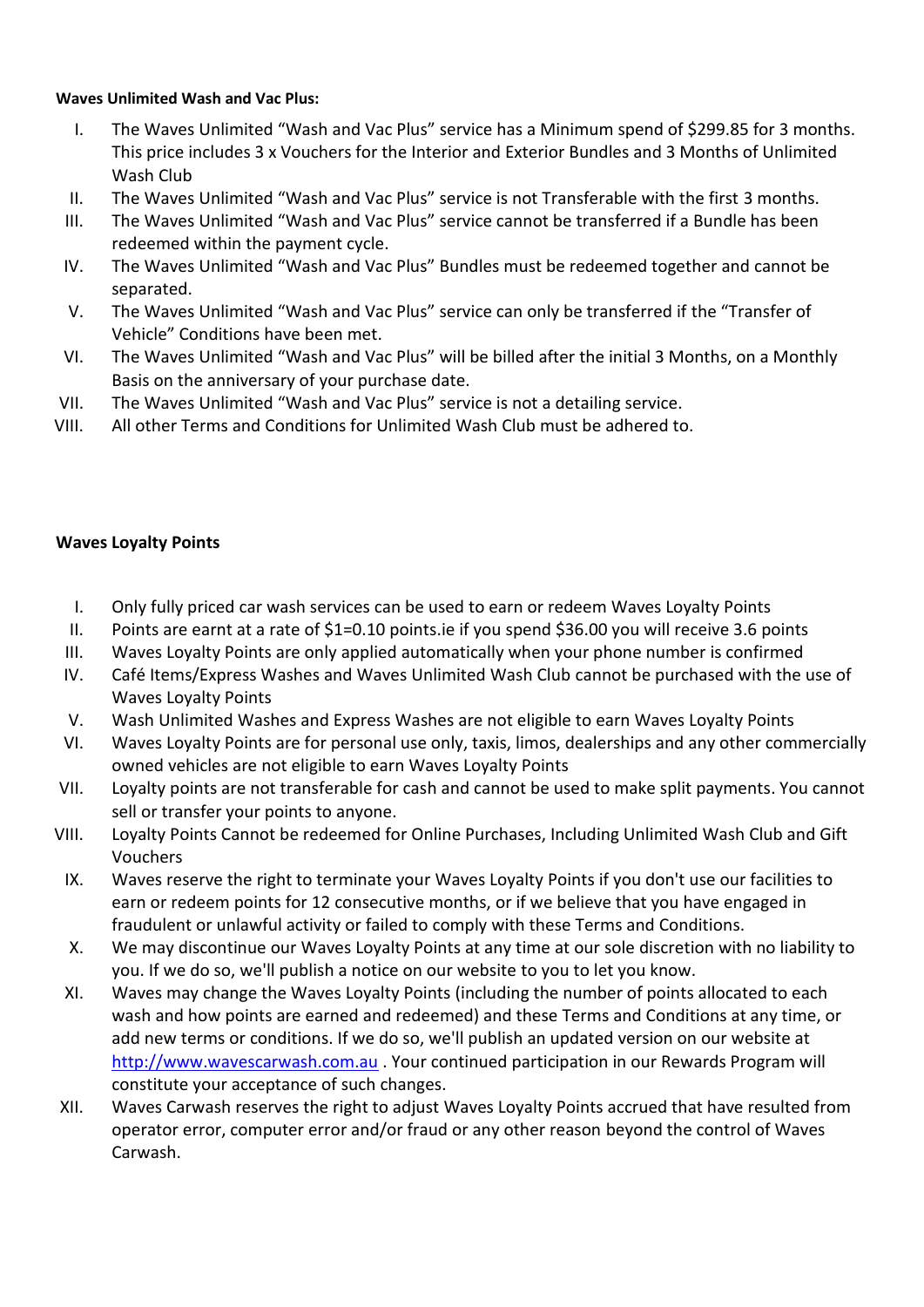#### **Waves 48hr Rain Guarantee**

Waves no longer offers a Rain Guarantee, instead we offer every customer to Join the Unlimited Wash Club.

#### **Waves 48hr Satisfaction Guarantee**

If there is a probable and/or clear evidence to suggest you have not received or we have under delivered any part of the wash service which was included in your paid service, we will happily rectify that specific area of the vehicle free of charge within 48hrs unless alternative arrangements have been made directly with our management team.

#### **Promotions and Discounts**

- I. Only one promotion or discount can be used per Visit.
- II. A promotion or discount cannot be used:
	- a. after payment has been made; or
	- b. in conjunction with any other offer or discount.
	- c. With Waves Unlimited Wash Club
- III. Promotions or discounts are:
	- a. non-transferable, not for resale, and not redeemable for cash; and
	- b. good only for the specific Service featured per individual discount or promotion.
- IV. If requested, the customer must provide proof/evidence that a discount is valid or they are eligible for a discount.
- V. Waves Carwash reserves the right to withdraw, amend or cancel a discount offer or promotion at any time.

#### **Vouchers terms and conditions**

- I. Vouchers are subject to:
	- a. the specific terms and conditions stated on the Voucher;
	- b. these general Voucher terms and conditions. In the event of any inconsistency, the former prevails.
- II. Not redeemable for cash and cannot be used to purchase gift cards.
- III. Waves will only allow the redemption of 1 Voucher per wash.
- IV. Must be redeemed within the validity period.
- V. Must be used in one transaction. May only be redeemed once.
- VI. Not redeemable on café items/ already discounted washes or Waves Unlimited Wash Club unless expressly stated otherwise.
- VII. Cannot be used for previously paid washes.
- VIII. If no expiry date is stated on the Voucher, Vouchers will expire 3 months from the date of issue.
- IX. Voucher must be surrendered in store upon redemption.
- X. If purchase exceeds the Voucher amount, the balance must be paid by other available payment options.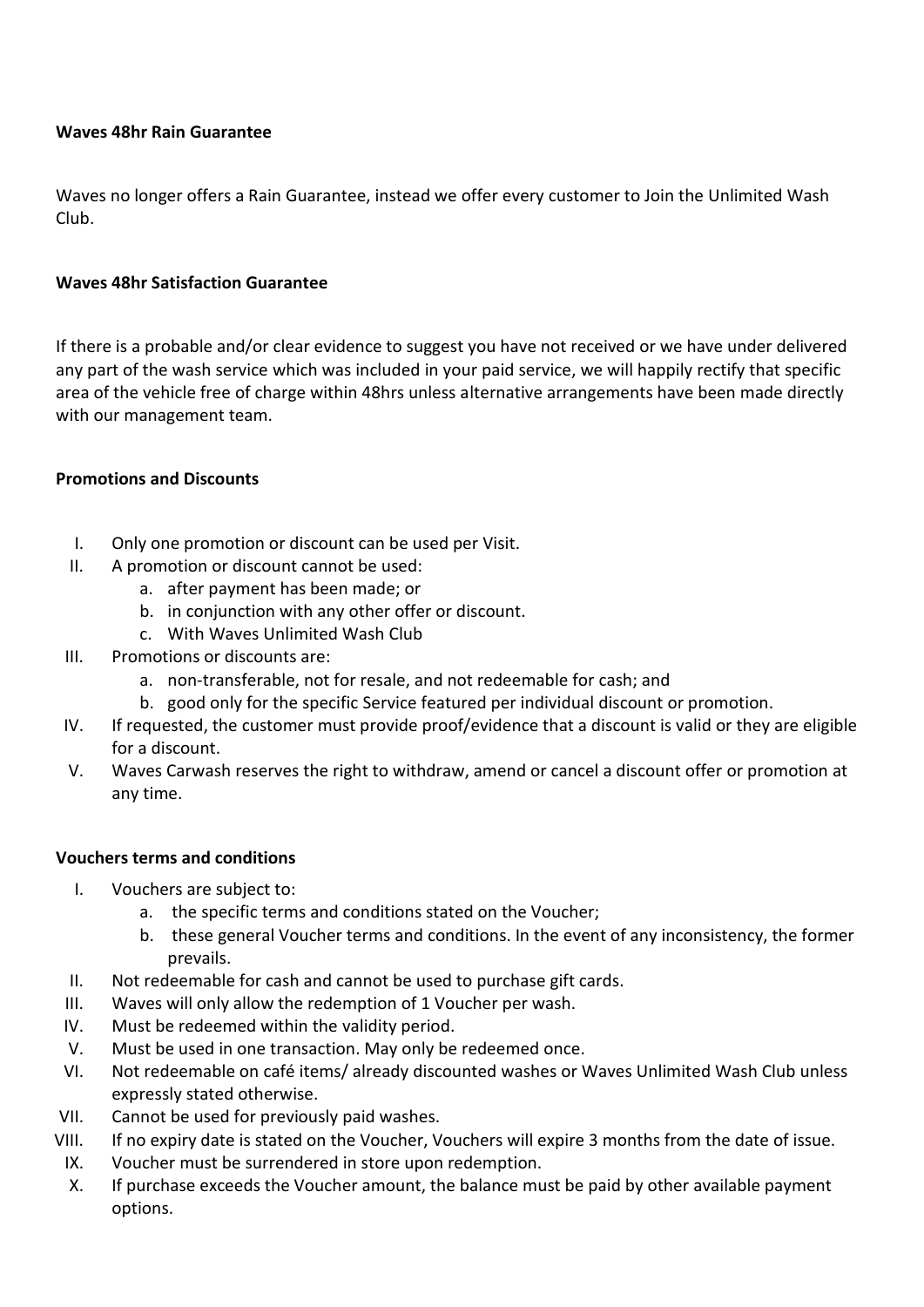- XI. Expired Vouchers are not redeemable and voucher amounts will not be refunded or credited when expired.
- XII. Defaced, mutilated, altered, lost or stolen Vouchers will not be replaced, refunded or redeemed.
- XIII. Waves Carwash does not accept any responsibility for lost or stolen Vouchers.
- XIV. Waves Carwash reserves the right to verify the identity of the bearer and to change the terms of use at any time without notice.

#### **GIFT CARDS and PREPAID CARDS TERMS AND CONDITIONS**

- I. "Gift Card or Prepaid Card" means an electronic or physical card that has prepaid currency loaded onto it to be spent on Waves Carwash Services in accordance with these terms and conditions.
- II. The value of the gift card includes GST.
- III. Not redeemable for cash and cannot be used to purchase other gift cards or other tender. Cannot be exchanged. Cannot be used with Waves Unlimited Wash Club
- IV. Gift cards will expire 3 Years from the date of issue, unless expressly stated otherwise.
- V. If purchase exceeds the gift card amount, the balance must be paid by other available payment options.
- VI. Must be redeemed within the validity period.
- VII. Physical gift cards must be surrendered upon redemption in full.
- VIII. Expired gift cards are not redeemable and gift card amounts will not be refunded or credited when expired.
	- IX. We reserve the right to cancel any gift card for any reason at any time without notice. In such instances we will elect to provide a refund or a replacement gift card.
	- X. Gift cards are treated like cash. Defaced, mutilated, altered, lost or stolen vouchers will not be replaced, refunded or redeemed.
- XI. Waves Carwash does not accept any responsibility for lost gift cards.
- XII. Waves Carwash reserves the right to adjust Gift Card Values that have resulted from operator error, computer error and/or fraud or any other reason beyond the control of Waves Carwash.
- XIII. Waves Carwash reserves the right to verify the identity of the bearer and to change the terms of use at any time without notice.

#### **Seniors Discount- Double Discount Tuesday**

- I. Seniors will receive a \$5 discount on any full priced service Every Wednesday to Monday. Seniors will receive a \$10 discount every Tuesday.
- II. A valid Seniors card must be shown if asked
- III. Senior Discounts cannot be used in conjunction with any other discount/promotion or offer including Waves Unlimited Wash Club

#### **Wax on Wednesdays**

- I. Come in on 'Wax on Wednesdays' for a Valet service, and no matter which one you choose, you will receive a Waves Hand Wax for the discounted price of just \$30 on top of your wash price – that's a saving of \$20!)
- II. "Wax on Wednseday" cannot be used in conjunction with any other discount/promotion or offer including Waves Unlimited Wash Club

#### **2 for 1 Offers**

I. Only one 2 for 1 discount can be used per Visit.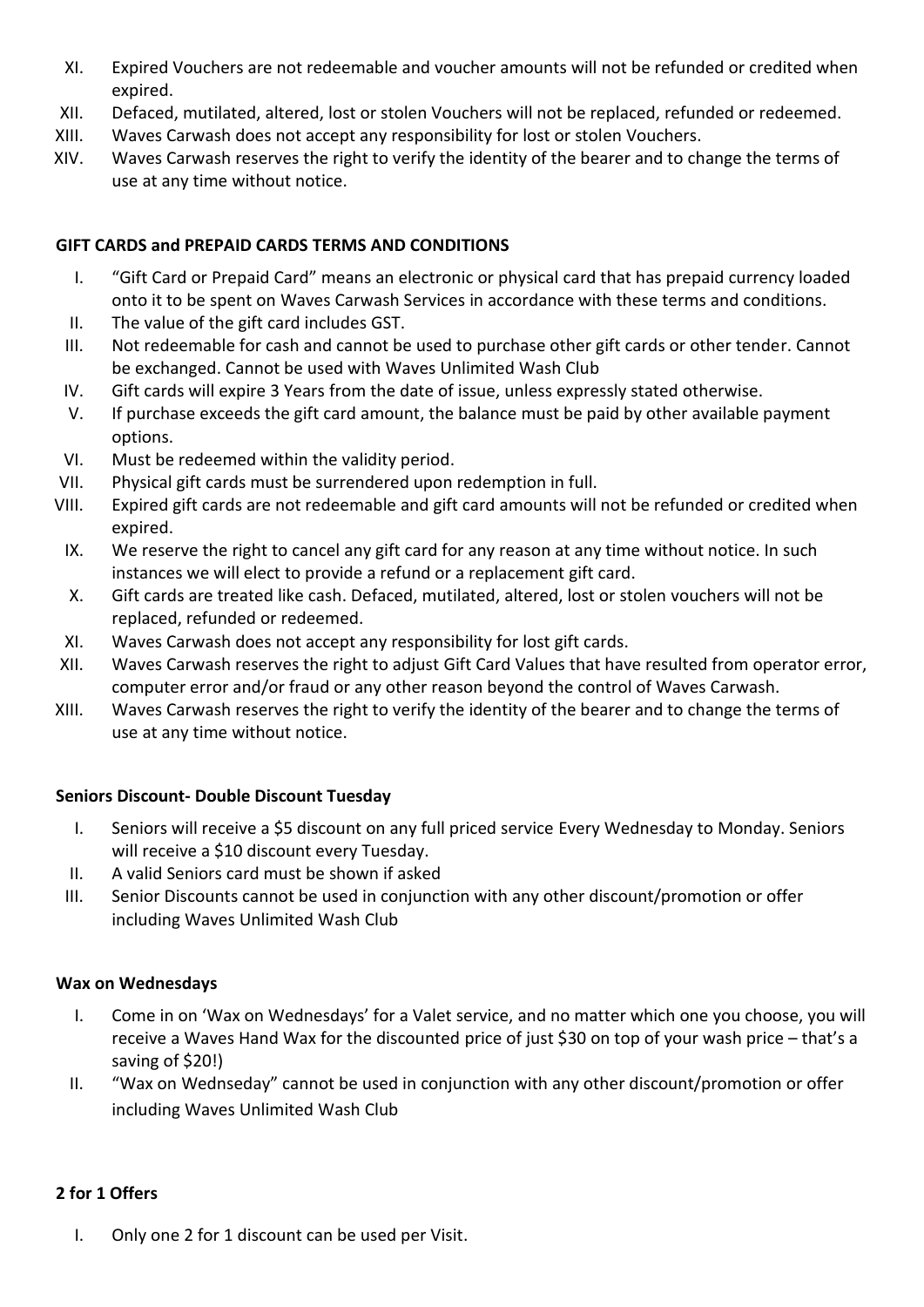- II. A 2 for 1 discount cannot be used:
	- a. after payment has been made; or
	- b. in conjunction with any other offer or discount.
	- c. With Waves Unlimited Wash Club
- III. 2 for 1 discounts are:
	- a. non-transferable, not for resale, and not redeemable for cash; and
	- b. good only for the same or lessor valued Washes (Excludes Polishes, Details and Mini Details). If a Polish, Detail or Mini Detail is Purchased, the 2<sup>nd</sup> free wash will be given the better wash or a wash of equal value.
- IV. Waves Carwash reserves the right to withdraw, amend or cancel a 2 for 1 offer or promotion at any time.

#### **Waves Special Offer 10%, 15% & 20% Cards, Corporate Discount Cards, Special Member Discount Cards and Waves VIP Key Rings**

- I. Waves reserve the right to terminate your Waves Special Offer 10%, 15% & 20% Cards, Corporate Discount Cards, Special Member Discount Cards and Waves VIP Key Rings if you don't use our facilities for 12 consecutive months, or if we believe that you have engaged in fraudulent or unlawful activity or failed to comply with these Terms and Conditions.
- II. We may discontinue our Waves Special Offer 10%, 15% & 20% Cards, Corporate Discount Cards, Special Member Discount Cards and Waves VIP Key Rings at any time at our sole discretion with no liability to you. If we do so, we'll publish a notice on our website to you to let you know.
- III. Waves may change the Waves Special Offer 10%, 15% & 20% Cards, Corporate Discount Cards, Special Member Discount Cards and Waves VIP Key Rings and these Terms and Conditions at any time, or add new terms or conditions. If we do so, we'll publish an updated version on our website at [http://www.wavescarwash.com.au](http://www.wavescarwash.com.au/) .
- IV. Waves Carwash reserves the right to adjust the Waves Special Offer 10%, 15% & 20% Cards, Corporate Discount Cards, Special Member Discount Cards and Waves VIP Key Rings that have resulted from operator error, computer error and/or fraud or any other reason beyond the control of Waves Carwash.
- V. Waves Special Offer 10%, 15% & 20% Cards, Corporate Discount Cards, Special Member Discount Cards and Waves VIP Key Rings are valid for 12 Months.
- VI. Waves will issue new Waves Special Offer 10%, 15% & 20% Cards, Corporate Discount Cards, Special Member Discount Cards and Waves VIP Key Rings if we can prove without a doubt that you are still eligible to obtain one of these cards or keyrings

#### **Dealership Cards "Upgrades or Express Washes"**

- I. "Dealership Cards" means an electronic or physical card that has prepaid currency loaded onto it to be spent on Waves Carwash Services in accordance with these terms and conditions.
- II. The value of the dealership card includes GST.
- III. Waves can only redeem 1 voucher per wash.
- IV. Dealership Cards will expire 12 months from the date of issue, unless expressly stated otherwise.
- V. If purchase exceeds the dealership cards value, the balance must be paid by other available payment options.
- VI. Must be redeemed within the validity period.
- VII. Physical dealership cards must be surrendered upon redemption in full.